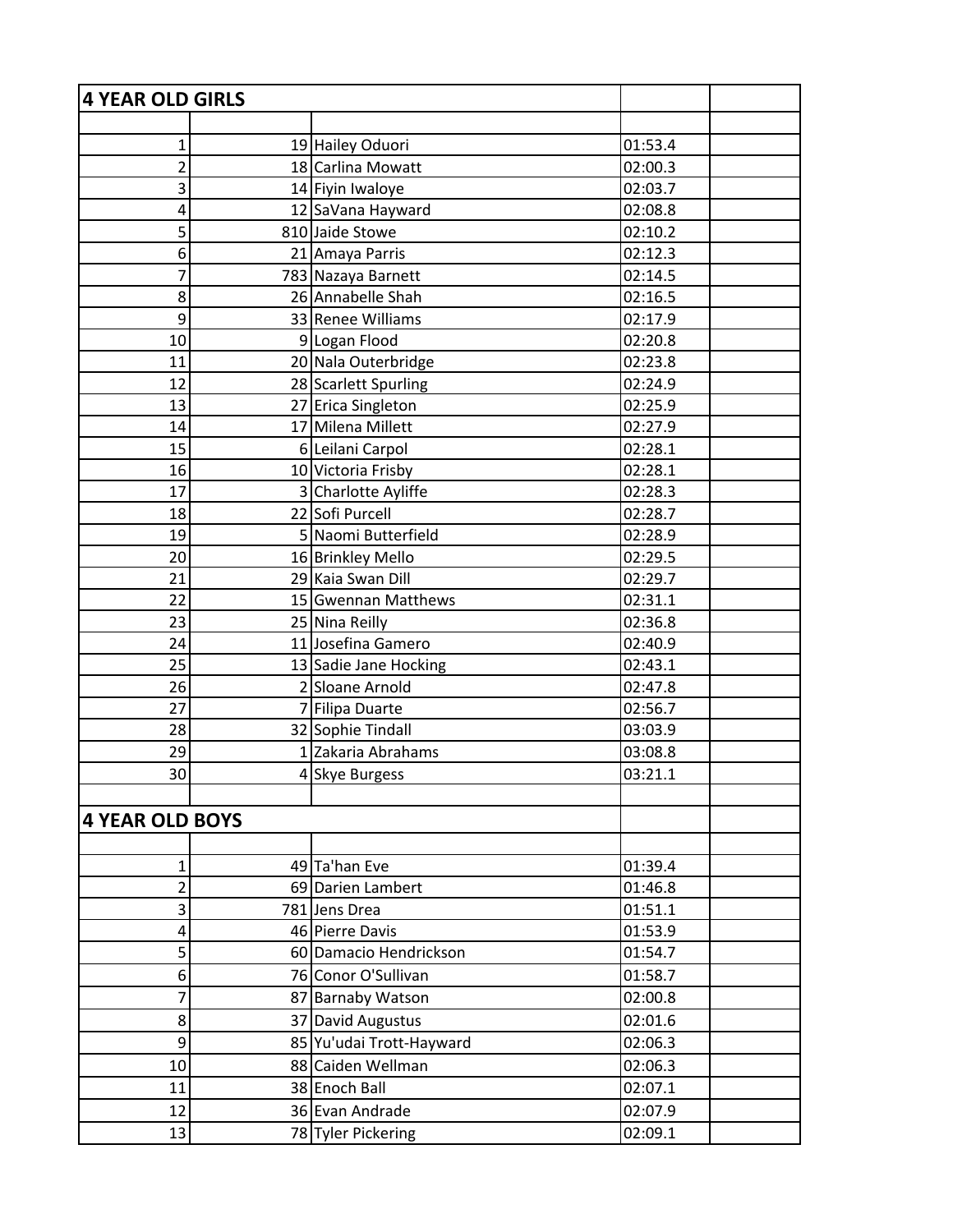| 14                      | 55 Joey Griffiths          | 02:09.3 |  |
|-------------------------|----------------------------|---------|--|
| 15                      | 48 Harrison Estwanik       | 02:09.9 |  |
| 16                      | 84 Jahkeri Trott           | 02:11.3 |  |
| 17                      | 81 Kabir Singh             | 02:11.7 |  |
| 18                      | 74 Caleb Mello             | 02:12.8 |  |
| 19                      | 41 Ravi Bradshaw           | 02:18.4 |  |
| 20                      | 58 Kenshiro Harigai        | 02:19.1 |  |
| 21                      | 72 Kolton Matthews         | 02:19.5 |  |
| 22                      | 75 Malachi Murphy          | 02:21.9 |  |
| 23                      | 83 Conor Thomas            | 02:22.4 |  |
| 24                      | 63 Henry Hoskins           | 02:22.9 |  |
| 25                      | 82 Charlie Smith           | 02:23.3 |  |
| 26                      | 86 Charlie Tudor-Thomas    | 02:24.1 |  |
| 27                      | 40 Sufyaan Boukhloufi      | 02:25.1 |  |
| 28                      | 65 HAYES INGHAM            | 02:27.4 |  |
| 29                      | 73 Patrick McDowell        | 02:28.4 |  |
| 30                      | 786 Nathan Forbes          | 02:28.6 |  |
| 31                      | 50 Anonymous Participant   | 02:29.4 |  |
| 32                      | 779 Xavi Dill              | 02:30.8 |  |
| 33                      | 52 Dominic Gerber          | 02:32.1 |  |
| 34                      | 34 Anonymous Participant   | 02:32.1 |  |
| 35                      | 43 Caelan Cabral           | 02:34.6 |  |
| 36                      | 53 Tadhg Gotfredsen        | 02:35.9 |  |
| 37                      | 789 Oliver West            | 02:38.1 |  |
| 38                      | 79 Kritik Rangta           | 02:38.4 |  |
| 39                      | 35 Ahjuna Ahereza          | 02:41.8 |  |
| 40                      | 80 Jesse Savage            | 02:46.1 |  |
| 41                      | 59 Demetri Harrell-Douglas | 02:46.3 |  |
| 42                      | 77 Lucas Pearman           | 02:48.5 |  |
| 43                      | 71 Fletcher Logie          | 02:49.5 |  |
| 44                      | 66 Robert Kempe            | 02:52.1 |  |
| 45                      | 61 Jasper Herrick          | 02:53.9 |  |
| 46                      | 56 Rayyan Haffar           | 03:03.3 |  |
| 47                      | 47 Alexander Dunlop        | 03:06.1 |  |
| 48                      | 497 Brennan Watkins        | 03:08.4 |  |
| 49                      | 64 Liam Hoskins            | 03:51.5 |  |
| 50                      | 57 Wyatt Haft              | 04:13.9 |  |
| 51                      | 67 James Kenahan           | 04:14.3 |  |
|                         |                            |         |  |
| <b>5 YEAR OLD GIRLS</b> |                            |         |  |
|                         |                            |         |  |
| 1                       | 124 Jaylen Lewis           | 01:35.4 |  |
| 2                       | 132 Ajana Patton           | 01:35.8 |  |
| 3                       | 106 Sarai Darrell          | 01:37.2 |  |
| 4                       | 102 K'Mori Chamberlain     | 01:42.5 |  |
| 5                       | 98 Raya Burgess            | 01:43.1 |  |
|                         |                            |         |  |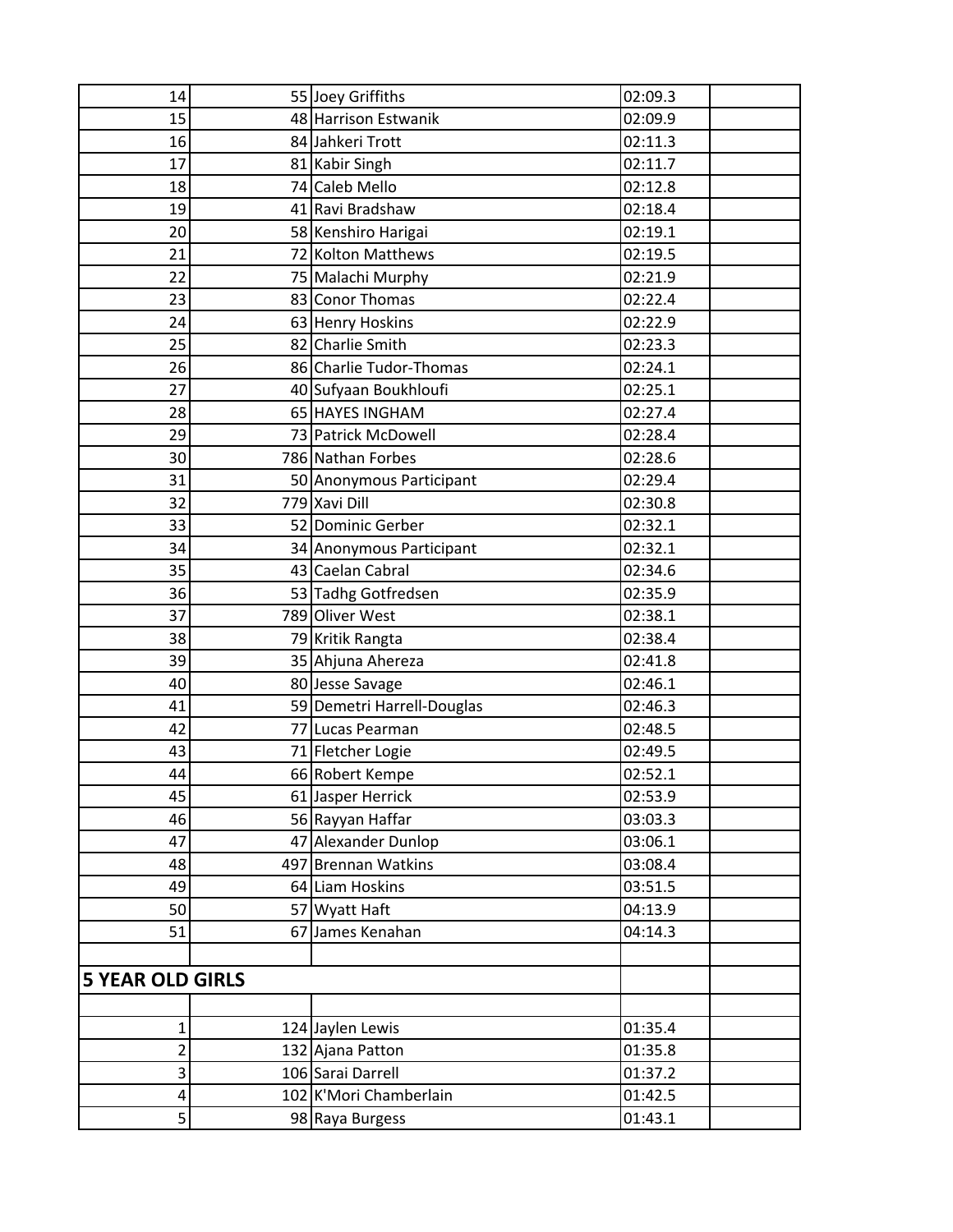| 6                       | 94 Journee Belboda            | 01:43.4 |
|-------------------------|-------------------------------|---------|
| 7                       | 112 Lila Hartley              | 01:46.6 |
| 8                       | 90 Milun Aaron Aberdeen       | 01:47.4 |
| 9                       | 114 Olivia Healy              | 01:47.4 |
| 10                      | 113 Sophie Harvey             | 01:48.8 |
| 11                      | 127 Ava Moorghen              | 01:50.4 |
| 12                      | 111 Nina Guishard             | 01:51.6 |
| 13                      | 108 Seri Fisher               | 01:51.9 |
| 14                      | 110 Sophie Greenway           | 01:55.3 |
| 15                      | 134 Alaya Sealey              | 01:57.6 |
| 16                      | 119 Imani Jackson             | 01:58.1 |
| 17                      | 135 Samiyah Malay Simons      | 01:58.6 |
| 18                      | 95 Diana Bishop               | 01:58.8 |
| 19                      | 129 Lara Nicholson Pavkovic   | 02:00.6 |
| 20                      | 100 Leilana Burrows           | 02:01.4 |
| 21                      | 109 Gabriella Francis         | 02:02.7 |
| 22                      | 101 Gabriella Cechini         | 02:03.6 |
| 23                      | 133 Florence Russell          | 02:05.9 |
| 24                      | 123 Lucy Leman                | 02:06.1 |
| 25                      | 137 Jocelyn Teuling           | 02:06.5 |
| 26                      | 117 Ava Hodgson               | 02:06.6 |
| 27                      | 120 AnnaSophia Johnson        | 02:07.9 |
| 28                      | 131 Nishta Patel              | 02:10.4 |
| 29                      | 121 Madison Lane              | 02:10.6 |
| 30                      | 115 Addison Heinrichs         | 02:11.4 |
| 31                      | 92 Gaia Angeli                | 02:13.1 |
| 32                      | 782 Josephine Cosham          | 02:13.9 |
| 33                      | 99 Belle Burns                | 02:14.6 |
| 34                      | 130 Evelyn Oswald             | 02:17.5 |
| 35                      | 107 Elsa DAYCARD-RUSCH        | 2:20    |
| 36                      | 103 April Cherry              | 02:22.1 |
| 37                      | 122 Freya Lau                 | 02:22.6 |
| 38                      | 116 Stella Hern               | 02:23.4 |
| 39                      | 138 Ayami Wilkinson           | 02:24.8 |
| 40                      | 126 Katherine Moore           | 02:26.9 |
| 41                      | 128 Nala Morrison             | 02:27.7 |
| 42                      | 89 Sofia Abend                | 02:29.1 |
| 43                      | 801 Nalini Minors             | 02:30.3 |
| 44                      | 97 Kiara Buckley              | 02:32.4 |
| 45                      | 125 Alexandra Llewellyn-Jones | 02:33.4 |
|                         |                               |         |
|                         |                               |         |
| <b>5 YEAR OLD BOYS</b>  |                               |         |
|                         |                               |         |
| $\mathbf 1$             | 212 Jeon Wolfe                | 01:31.1 |
| $\overline{\mathbf{c}}$ | 161 Nhari Gilbert             | 01:32.6 |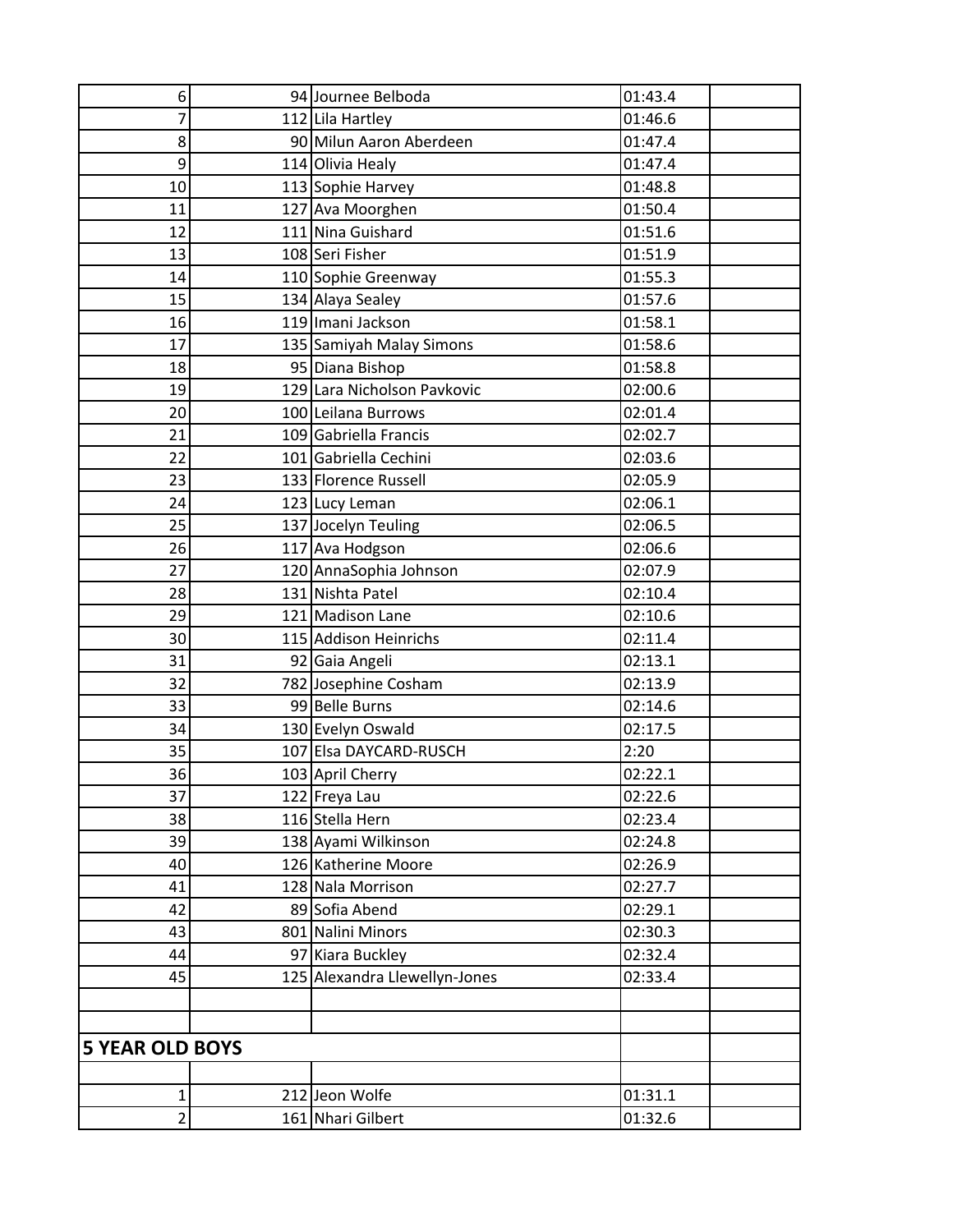| 3        | 199 Damaunie Spence                          | 01:37.5            |
|----------|----------------------------------------------|--------------------|
| 4        | 162 Benjamin Gladwyn                         | 01:38.5            |
| 5        | 196 Sanchez Smith                            | 01:38.5            |
| 6        | 194 Kenahz Simons                            | 01:40.9            |
| 7        | 153 Kamlin Cruickshank                       | 01:43.4            |
| 8        | 172 Kaden Kelly                              | 01:44.2            |
| 9        | 165 Kaleb Harris                             | 01:44.2            |
| 10       | 791 Leonardo Ferigo                          | 01:46.6            |
| 11       | 145 Makao Butterfield                        | 01:46.8            |
| 12       | 205 Carter Thomas                            | 01:47.4            |
| 13       | 185 Cameron Porter                           | 01:48.6            |
| 14       | 169 Liam Johnson                             | 01:49.7            |
| 15       | 795 Unas Woolridge                           | 01:49.7            |
| 16       | 144 Alejandro Brown-Rogers                   | 01:50.7            |
| 17       | 158 Yuta Enokitohge                          | 01:51.5            |
| 18       | 209 Tristan White                            | 01:51.7            |
| 19       | 147 Joseph Cechini                           | 01:51.8            |
| 20       | 168 Timothy Jackson                          | 01:52.1            |
| 21       | 200 Marcus Spencer                           | 01:53.9            |
| 22       | 192 Mitsuki Shimbara                         | 01:54.4            |
| 23       | 149 Fergus Clarke                            | 01:54.7            |
| 24       | 141 Max Andersen                             | 01:54.9            |
| 25       | 799 Emerson Outerbridge                      | 01:56.1            |
| 26       | 150 Jahmiah Cocklin                          | 01:57.4            |
| 27       | 167 Charlie Hopkin                           | 01:57.6            |
| 28       | 154 Lucas W. Davis                           | 01:57.6            |
| 29       | 142 Matteo Barker                            | 01:58.8            |
| 30       | 175 Jasper Lau                               | 01:59.6            |
| 31       | 198 Lachlan Soutter                          | 01:59.8            |
| 32       | 171 Aidan Kelly                              | 02:00.2            |
| 33       | 151 Henry Conway                             | 02:01.6            |
| 34       | 208 Tae'si Tucker-Evans                      | 02:01.8            |
| 35<br>36 | 180 Linden Packer<br>164 Julian Hands        | 02:02.4<br>02:02.4 |
|          |                                              | 02:02.4            |
| 37<br>38 | 155 Harry Draper<br>139 Mustafa Abdul-Jabbar | 02:03.9            |
| 39       | 173 Patrick Kenahan                          | 02:06.1            |
| 40       | 179 Maces Outerbridge                        | 02:08.7            |
| 41       | 184 Blake Pietersz                           | 02:09.4            |
| 42       | 157 Dylan Eiselt                             | 02:10.6            |
| 43       | 193 Tyler Simmons                            | 02:11.4            |
| 44       | 195 Tristan Smale                            | 02:12.2            |
| 45       | 163 Benjamin Haft                            | 02:12.8            |
| 46       | 203 Liam Stones                              | 02:13.4            |
| 47       | 191 Rory Shepherd                            | 02:13.4            |
| 48       | 183 Finn Peters                              | 02:13.8            |
| 49       | 202 Owen Stewart                             | 02:14.4            |
|          |                                              |                    |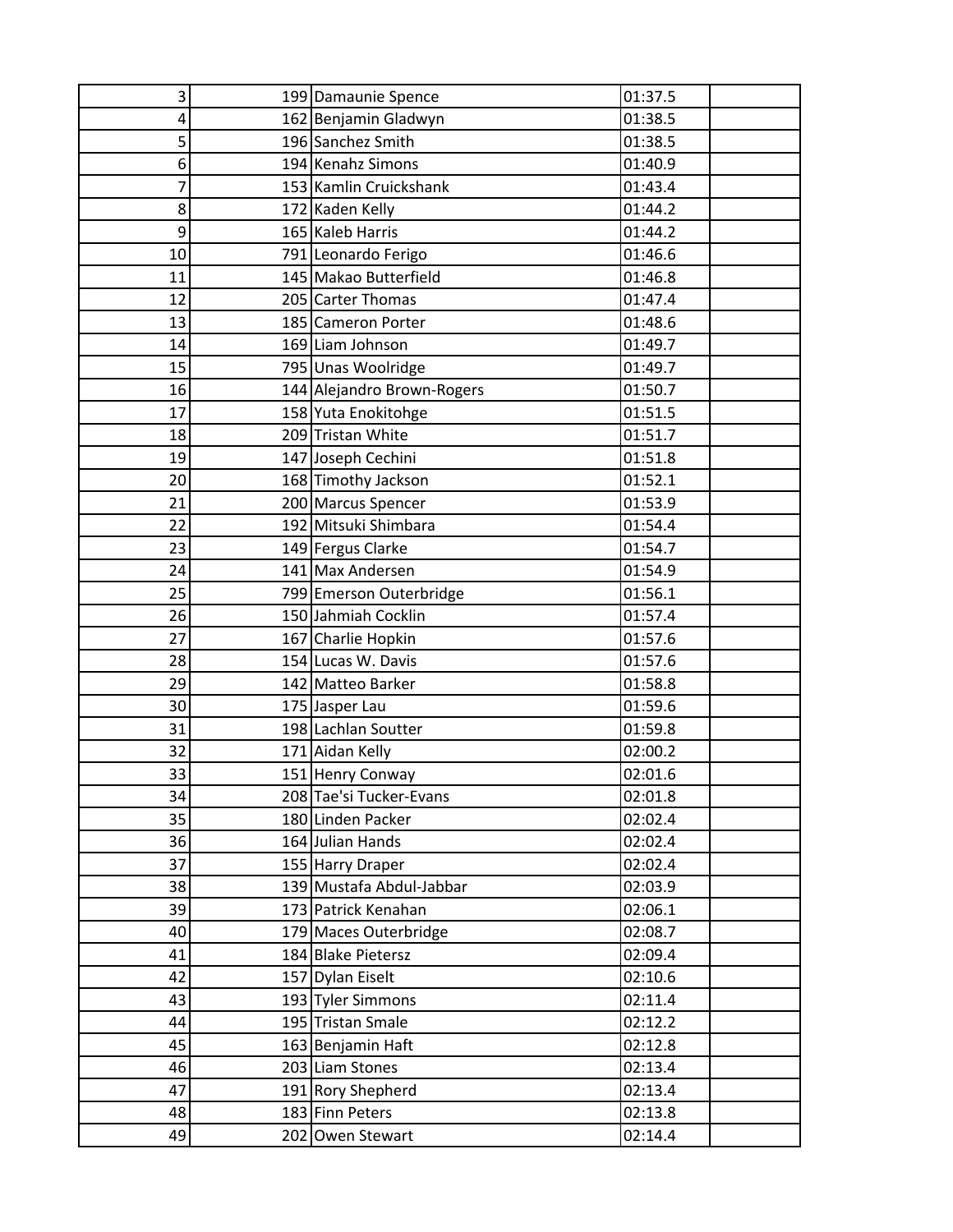| 50                      | 187 Kylen Richard       | 02:15.1               |
|-------------------------|-------------------------|-----------------------|
| 51                      | 204 Grayson Tavares     | $\overline{0}$ 2:15.3 |
| 52                      | 190 Tristan Shah        | 02:16.5               |
| 53                      | 140 Benjamin Allitt     | 02:16.7               |
| 54                      | 197 Taylor Smith        | 02:17.3               |
| 55                      | 211 Axel Wideman        | 02:17.5               |
| 56                      | 178 Gabriel Maranzana   | 02:18.9               |
| 57                      | 213 Dominic Wright      | 02:20.2               |
| 58                      | 182 Jacob Pedro         | 02:22.6               |
| 59                      | 206 Alex Thompson       | 02:22.8               |
| 60                      | 188 Milo Robineau-Potts | 02:23.8               |
| 61                      | 166 Aiden Herrick       | 02:24.4               |
| 62                      | 146 Oliver Cain         | 02:24.4               |
| 63                      | 210 Carsten Whittenburg | 02:24.9               |
| 64                      | 170 Jarred Jones        | 02:25.2               |
| 65                      | 143 Collin Bean         | 02:27.9               |
| 66                      | 201 Ethan Spurling      | 02:34.6               |
| 67                      | 152 Alasdair Cooper     | 02:35.6               |
| 68                      | 189 Kaya Robinson Jr    | 02:35.8               |
| 69                      | 177 Zachariah Makhlouf  | 02:38.4               |
| 70                      | 176 Charlie Law         | 02:49.4               |
| 71                      | 174 Jackson LaHuta      | 02:49.5               |
|                         |                         |                       |
| <b>6 YEAR OLD GIRLS</b> |                         |                       |
|                         |                         |                       |
| 1                       | 220 Margot Clarke       | 03:12.7               |
| $\overline{2}$          | 230 Charlotte Jones     | 03:15.8               |
| 3                       | 224 Somers Estwanik     | 03:20.9               |
| 4                       | 227 NyLi Grant          | 03:25.9               |
| 5                       | 233 Zoe Mir             | 03:30.6               |
| 6                       | 232 M'zaya Martin       | 03:34.7               |
| $\overline{7}$          | 790 Alisa Lightbourne   | 03:35.4               |
| 8                       | 250 Kiera Trott         | 03:38.3               |
| 9                       |                         |                       |
|                         | 494 Evans Welch         | 03:40.6               |
| 10                      | 253 Sophie Weikl        | 03:40.6               |
| 11                      | 216 Aaliyah Berkeley    | 03:40.8               |
| 12                      | 239 Zaniyah Ray         | 03:42.3               |
| 13                      | 218 Ahzira Caines       | 03:42.7               |
| 14                      | 221 Evelyn Czember      | 03:44.2               |
| 15                      | 214 CRISTINA ABEND      | 03:44.6               |
| 16                      | 226 Nina Gotfredsen     | 03:45.8               |
| 17                      | 242 Ella Shepherd       | 03:46.3               |
| 18                      | 251 Kelise Wade         | 03:46.9               |
| 19                      | 234 Amaris Munya        | 03:49.2               |
| 20                      | 243 Eloise Smith        | 03:50.5               |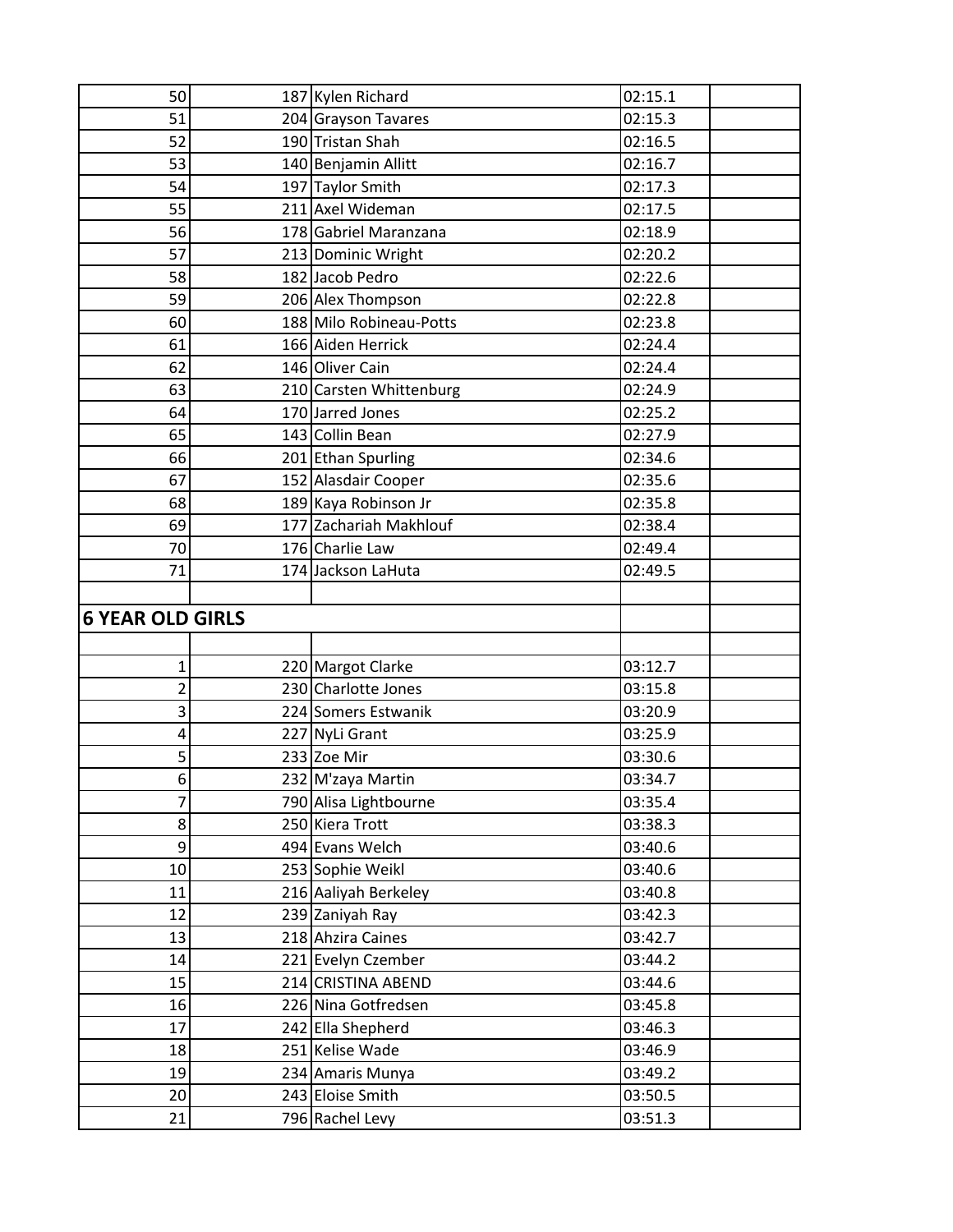| 22                     | 235 Arabella Newport Derbyshire | 03:53.2 |  |
|------------------------|---------------------------------|---------|--|
| 23                     | 246 Tatiana Sousa               | 03:56.2 |  |
| 24                     | 244 Marley Smith                | 03:56.4 |  |
| 25                     | 255 Olivia Younie               | 03:57.4 |  |
| 26                     | 238 Nyla Parker                 | 03:58.1 |  |
| 27                     | 249 Seren Thomas                | 04:05.8 |  |
| 28                     | 254 Ryley Wilson                | 04:06.6 |  |
| 29                     | 236 Anonymous Participant       | 04:06.8 |  |
| 30                     | 237 Felicity Parker             | 04:09.1 |  |
| 31                     | 223 Anna Doyle                  | 04:10.2 |  |
| 32                     | 245 Violet Smith                | 04:13.1 |  |
| 33                     | 229 Brianna Jones               | 04:17.4 |  |
| 34                     | 217 Madeline Bigley             | 04:18.8 |  |
| 35                     | 248 Sienna Spurling             | 04:23.1 |  |
| 36                     | 219 Ellis Champion              | 04:24.2 |  |
| 37                     | 241 Madison Schindel            | 04:24.3 |  |
| 38                     | 252 Nul'Lay Washington-Bean     | 04:27.4 |  |
| 39                     | 225 Catalina Gamero             | 04:27.7 |  |
| 40                     | 228 Caroline Hebbeler           | 04:32.9 |  |
| 41                     | 247 Emily Sperryn-Jones         | 05:10.9 |  |
|                        |                                 |         |  |
| <b>6 YEAR OLD BOYS</b> |                                 |         |  |
|                        |                                 |         |  |
| $\mathbf 1$            | 264 Saezjhor Dent               | 02:55.1 |  |
| 2                      | 260 Gianluca Bortoli            | 02:56.2 |  |
| 3                      | 267 Harris Fleming              | 03:02.4 |  |
| 4                      | 308 Khiry White                 | 03:07.2 |  |
| 5                      | 279 Maximilian Kimberley        | 03:08.1 |  |
| 6                      | 306 Jacob Watson                | 03:14.2 |  |
| 7                      | 275 Kruz Iris                   | 03:16.6 |  |
| g                      | 271 Theo Griffiths              | 03:16.7 |  |
| 9                      | 284 Chase McCrimmon             | 03:18.1 |  |
| 10                     | 304 Isaac Todd                  | 03:19.4 |  |
| 11                     | 307 Ben Wells                   | 03:20.4 |  |
| 12                     | 281 Sam Larrett                 | 03:22.7 |  |
| 13                     | 294 Declan Reardon              | 03:27.4 |  |
| 14                     | 300 Xion Smith                  | 03:29.9 |  |
| 15                     | 261 Theo Brasier                | 03:30.1 |  |
| 16                     | 283 JORDON MARSH                | 03:30.1 |  |
| 17                     | 303 Jyaire Swan                 | 03:33.9 |  |
| 18                     | 266 Jackson Dodd                | 03:33.9 |  |
| 19                     | 273 Cole Heffernan              | 03:36.4 |  |
| 20                     | 298 Michael Schrah              | 03:38.9 |  |
| 21                     | 277 Logan Jones                 | 03:43.2 |  |
| 22                     | 293 Quincy Ratteray             | 03:44.7 |  |
| 23                     | 269 Lucas Frias                 | 03:46.4 |  |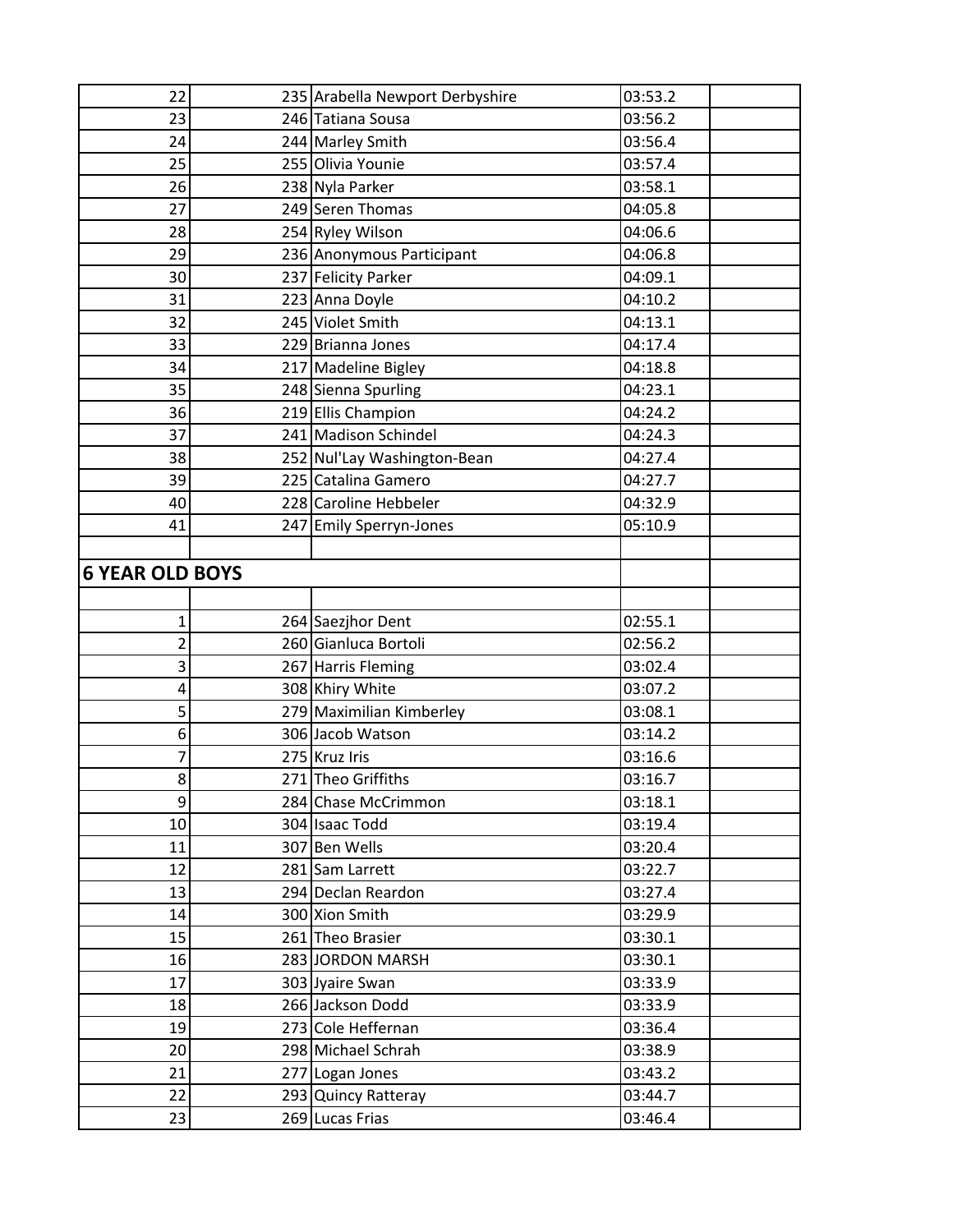| 24                      | 272 David Hebbeler       | 03:48.3 |
|-------------------------|--------------------------|---------|
| 25                      | 301 Jackson Stier        | 03:49.7 |
| 26                      | 299 Daniel Smith         | 03:50.9 |
| 27                      | 285 Ethan Mello          | 03:52.5 |
| 28                      | 282 Toby Lawler          | 03:54.4 |
| 29                      | 296 Solomon Salaam       | 03:58.3 |
| 30                      | 305 Edward Tudor-Thomas  | 04:00.1 |
| 31                      | 287 Chase Morton         | 04:00.4 |
| 32                      | 259 Charles Bernstein    | 04:01.3 |
| 33                      | 270 Jacob Furtado        | 04:02.1 |
| 34                      | 258 Dylan Bernhard       | 04:04.2 |
| 35                      | 265 Chancellor DeShield  | 04:05.8 |
| 36                      | 257 Chase Arnold         | 04:07.8 |
| 37                      | 263 Ruben D'Souza        | 04:07.9 |
| 38                      | 290 Christopher Pearman  | 04:09.9 |
| 39                      | 256 Ethan Anderson       | 04:11.1 |
| 40                      | 286 Jonah Moniz          | 04:11.9 |
| 41                      | 292 Tristan Pettit       | 04:12.7 |
| 42                      | 297 Rory Savage          | 04:15.4 |
| 43                      | 262 Cody Cabral Gabriel  | 04:15.7 |
| 44                      | 280 Ryan Kronenberg      | 04:17.2 |
| 45                      | 289 Henry Oswald         | 04:22.5 |
| 46                      | 278 R Max Kempe          | 04:27.2 |
| 47                      | 804 Luke Douglas         | 04:37.2 |
| 48                      | 268 Lucas Flood          | 04:43.7 |
| 49                      | 276 Aejay Jensen         | 04:46.4 |
|                         |                          |         |
|                         |                          |         |
| <b>7 YEAR OLD GIRLS</b> |                          |         |
|                         |                          |         |
| 1                       | 348 Legend Stevenson     | 02:55.8 |
| $\overline{2}$          | 325 Jaeda Grant          | 03:03.7 |
| 3                       | 335 Avani Patton         | 03:04.7 |
| 4                       | 332 Keyandae Lightbourne | 03:05.3 |
| 5                       | 352 Isis Tucker          | 03:06.7 |
| 6                       | 349 Muryah Swan          | 03:13.4 |
| 7                       | 336 Ava Pedro            | 03:14.3 |
| 8                       | 333 Caoilinn McDonnell   | 03:15.1 |
| 9                       | 342 D'Xy Roberts         | 03:16.2 |
| 10                      | 346 Ayshalay Simons      | 03:17.5 |
| 11                      | 318 Sadie Devery         | 03:19.2 |
| 12                      | 334 Avalon Packer        | 03:19.4 |
| 13                      | 311 Isla Barker          | 03:19.6 |
| 14                      | 324 A'nyaz Gibbons       | 03:20.8 |
| 15                      | 330 Marleigh Howes       | 03:25.9 |
| 16                      | 351 Hailey Trott         | 03:26.9 |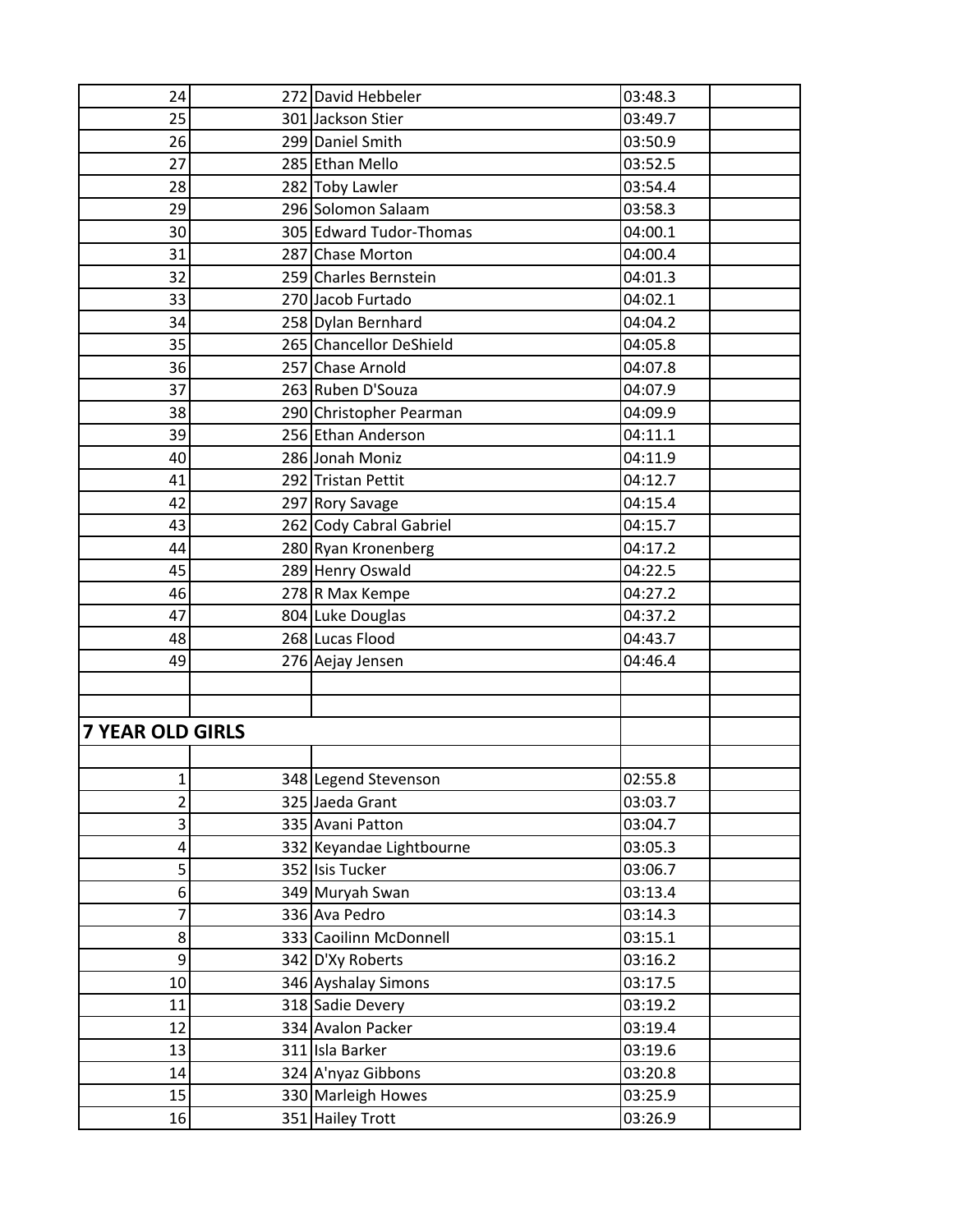| 17                     | 329 Taylor Herzog          | 03:26.9 |
|------------------------|----------------------------|---------|
| 18                     | 338 Taiya Place            | 03:30.5 |
| 19                     | 313 Aiyara Best            | 03:32.3 |
| 20                     | 347 Shaniyah Smith-Daniels | 03:33.6 |
| 21                     | 322 Luciana Fischer        | 03:33.9 |
| 22                     | 309 Jessica Allitt         | 03:34.8 |
| 23                     | 321 Freja Dzurus           | 03:35.4 |
| 24                     | 328 Annika Henderson       | 03:38.9 |
| 25                     | 310 Olivia Andersen        | 03:39.4 |
| 26                     | 320 Aunika Dzurus          | 03:39.9 |
| 27                     | 340 Daniela Ratteray       | 03:43.9 |
| 28                     | 316 Ishani Burrows         | 03:44.9 |
| 29                     | 353 Jorgia White           | 03:45.6 |
| 30                     | 496 Willow Garside         | 03:48.4 |
| 31                     | 319 Emilia Dunkerley       | 03:50.4 |
| 32                     | 312 Maggie Baron           | 03:50.5 |
| 33                     | 355 Georgia Withers-Clarke | 03:51.2 |
| 34                     | 327 Charlotte Heinrichs    | 03:51.4 |
| 35                     | 344 Zarah Siddiqi          | 03:57.4 |
| 36                     | 315 Sophia Brooks          | 04:01.8 |
| 37                     | 345 Keyara Signor          | 04:05.2 |
| 38                     | 331 Amiya James            | 04:08.3 |
| 39                     | 337 Tait Pietersz          | 04:10.1 |
| 40                     | 341 Lilah Riker            | 04:10.5 |
| 41                     | 343 Robin Ann Selley       | 04:11.4 |
| 42                     | 339 Ann Pursell            | 04:34.5 |
|                        |                            |         |
| <b>7 YEAR OLD BOYS</b> |                            |         |
|                        |                            |         |
| $\mathbf 1$            | 385 Masaki Kitade          | 02:44.7 |
| $\overline{2}$         | 366 Feidhlim Carr          | 02:49.5 |
| 3                      | 401 Kenori Simons          | 02:52.7 |
| 4                      | 392 Emeer Peets            | 02:53.9 |
| 5                      | 369 Shiloh Cruickshank     | 02:55.9 |
| 6                      | 371 Tucker Curtis          | 02:58.7 |
| 7                      | 409 Xenai Williams-Savery  | 02:59.8 |
| 8                      | 358 Elijah Ball            | 03:00.1 |
| 9                      | 383 Connor Hupman          | 03:00.3 |
| 10                     | 361 Xyior Basden           | 03:02.7 |
| 11                     | 395 Connor Redcliffe       | 03:03.4 |
| 12                     | 356 Musa Abdul-Jabbar      | 03:04.2 |
| 13                     | 381 Mark Henderson         | 03:04.4 |
| 14                     | 402 Xave Smith             | 03:04.4 |
| 15                     | 359 Preston Bang           | 03:07.4 |
| 16                     | 378 Zaki Gibbons-Deshields | 03:09.7 |
| 17                     | 376 Sebastian Fischer      | 03:10.7 |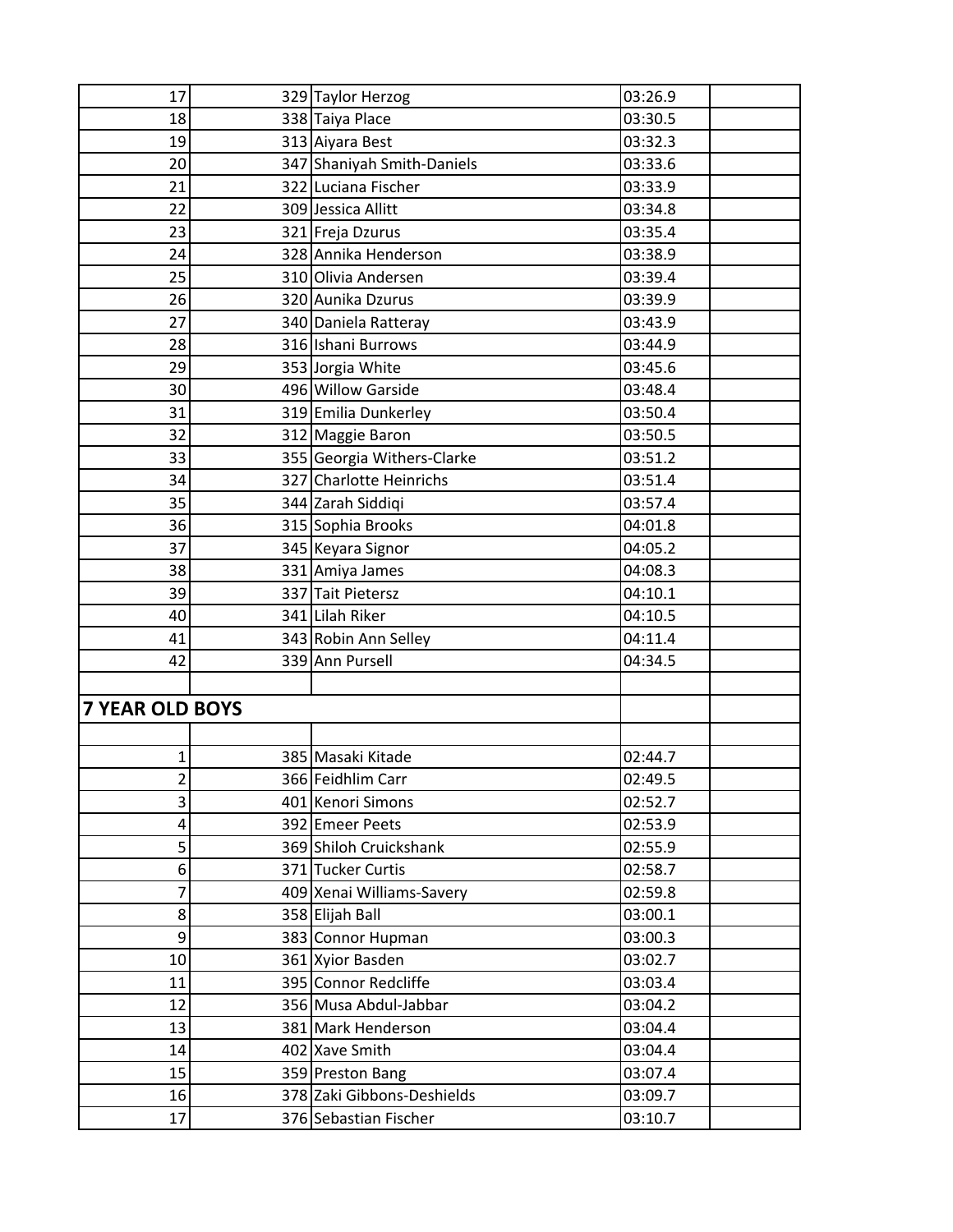| 18                      | 410 Jacob Wright       | 03:11.9 |
|-------------------------|------------------------|---------|
| 19                      | 802 Shia Harford       | 03:13.7 |
| 20                      | 357 Mateus Amaral      | 03:14.2 |
| 21                      | 464 Syhon Goater       | 03:14.2 |
| 22                      | 405 Ramsay Soutter     | 03:16.8 |
| 23                      | 363 Riley Brislane     | 03:17.6 |
| 24                      | 396 Adam Roberts       | 03:18.8 |
| 25                      | 400 Ryan Simmons       | 03:22.2 |
| 26                      | 373 Kristian A. Davis  | 03:23.5 |
| 27                      | 388 Noah Maranzana     | 03:25.2 |
| 28                      | 380 Ollie Hayward      | 03:25.5 |
| 29                      | 374 Ranmaru Enokitohge | 03:27.2 |
| 30                      | 379 Benjamin Greenway  | 03:28.6 |
| 31                      | 398 Rhys Rumball       | 03:29.4 |
| 32                      | 370 Owen Curley        | 03:35.1 |
| 33                      | 362 Yasir Boukhloufi   | 03:35.2 |
| 34                      | 408 Josiah Tannock     | 03:38.1 |
| 35                      | 394 Alexander Pigott   | 03:38.7 |
| 36                      | 407 Jordan Talbot      | 03:39.8 |
| 37                      | 393 Dylan Pickering    | 03:45.6 |
| 38                      | 390 Zachary Moniz      | 03:47.4 |
| 39                      | 382 Trystan Hocking    | 03:49.3 |
| 40                      | 368 Kiemi Chamberlain  | 03:56.2 |
| 41                      | 384 Zachary Johnson    | 04:02.4 |
| 42                      | 399 Nathan Shestopal   | 04:05.8 |
| 43                      | 377 Mathias Gerber     | 04:08.2 |
| 44                      | 367 Rielley Carreon    | 04:21.5 |
| 45                      | 365 Rogan Cabral       | 04:26.5 |
| 46                      | 406 Damon Spence       | 04:52.7 |
|                         |                        |         |
| <b>8 YEAR OLD GIRLS</b> |                        |         |
|                         |                        |         |
| $\mathbf{1}$            | 439 Grace Rothwell     | 07:31.2 |
| $\overline{2}$          | 428 Lily Jones         | 07:42.7 |
| 3                       | 434 Tyrah Parris       | 07:45.2 |
| 4                       | 414 Carina Bortoli     | 07:48.2 |
| 5                       | 413 Flora Betts        | 07:50.7 |
| 6                       | 438 Evelyn Robb        | 07:58.2 |
| 7                       | 412 Livvy Barker       | 08:00.6 |
| 8                       | 418 Isabella Charleson | 08:09.4 |
| 9                       | 437 J'Naz Richards     | 08:13.5 |
| 10                      | 419 Violet Clarke      | 08:20.1 |
| 11                      | 421 Sienna Dill        | 08:27.2 |
| 12                      | 427 Dana Hawitt        | 08:35.5 |
| 13                      | 433 Arabella Parker    | 08:39.4 |
| 14                      | 415 Chloe Botelho      | 08:42.7 |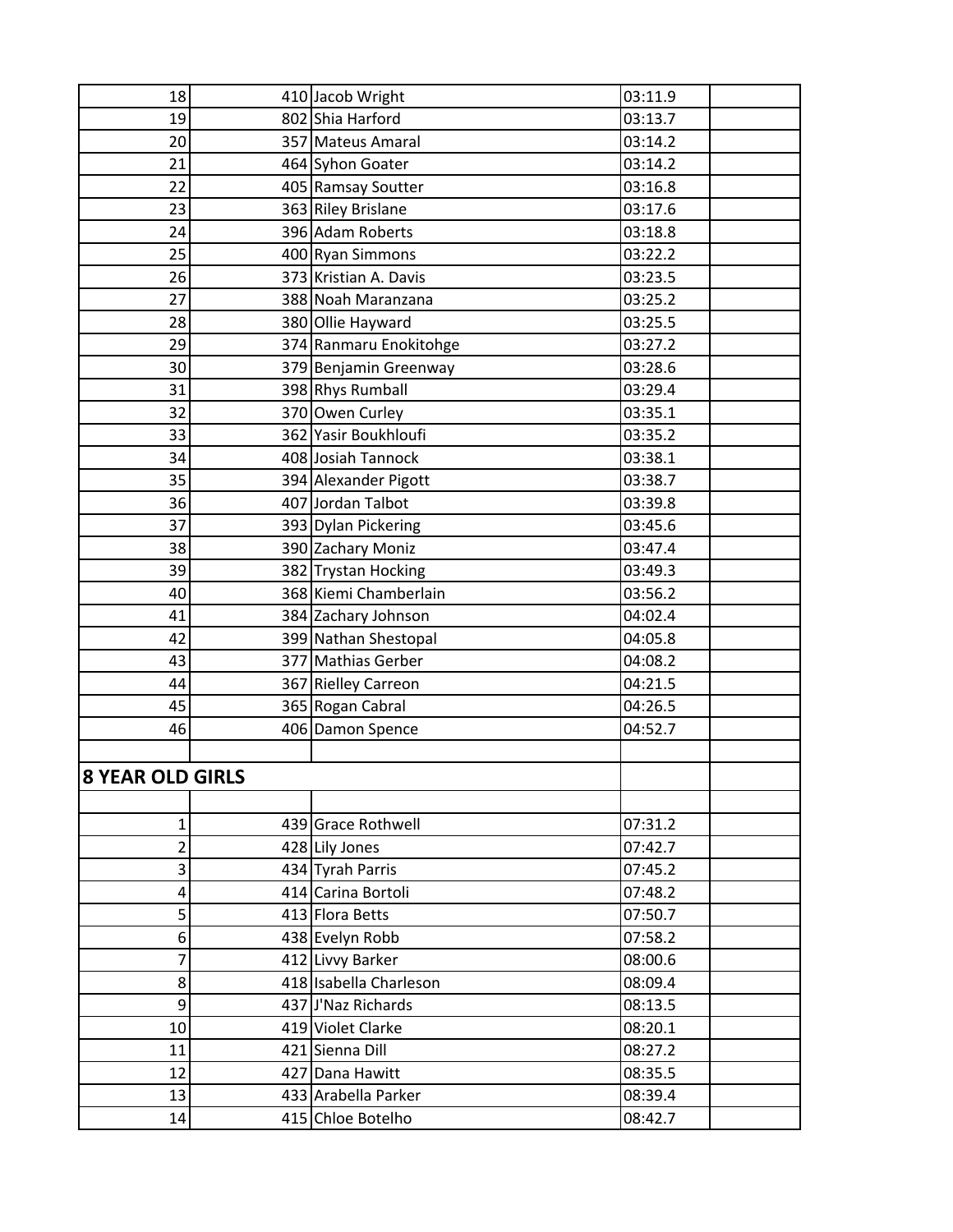| 15                     | 420 Adriana Correia-Tavares | 08:51.2 |
|------------------------|-----------------------------|---------|
| 16                     | 436 Kyajha Phinn            | 09:21.1 |
| 17                     | 422 Liana Eversley          | 09:21.5 |
| 18                     | 429 ELLA MOONEY             | 09:25.2 |
| 19                     | 430 LEAH MOONEY             | 09:27.2 |
| 20                     | 424 Allayna Fox             | 09:44.5 |
| 21                     | 416 Chloe Burns             | 09:50.4 |
| 22                     | 435 Elena Pearman           | 09:51.6 |
| 23                     | 425 Zoriahnna Francis       | 09:53.6 |
| 24                     | 417 Mila Calko              | 09:59.9 |
| 25                     | 423 Eloise Anne Federer     | 10:00.2 |
| 26                     | 426 Aaliyah Haffar          | 10:06.3 |
| 27                     | 803 Siniah Cheeseman        | 10:29.7 |
|                        |                             |         |
| <b>8 YEAR OLD BOYS</b> |                             |         |
|                        |                             |         |
| 1                      | 443 Elijah Bean             | 06:18.5 |
| 2                      | 444 Malachai Belboda        | 06:25.1 |
| 3                      | 482 Khari Sharrieff         | 06:42.7 |
| 4                      | 465 Nayan Grant             | 06:50.4 |
| 5                      | 473 Callum MacFarlane       | 07:01.2 |
| 6                      | 484 Jake Smith              | 07:04.5 |
| 7                      | 462 Rory Fleming            | 07:08.5 |
| 8                      | 487 Zenzo Sofuko            | 07:11.2 |
| 9                      | 456 Stephen Dickinson       | 07:13.7 |
| 10                     | 459 Enan Enokitohge         | 07:16.4 |
| 11                     | 472 Jake Lomas              | 07:17.5 |
| 12                     | 450 Oliver Cherry           | 07:20.2 |
| 13                     | 481 Marcus Rodrigues        | 07:25.6 |
| 14                     | 448 Elias Carpol            | 07:26.4 |
| 15                     | 471 Jacob King              | 07:28.6 |
| 16                     | 457 Matthieu Duguay         | 07:30.2 |
| 17                     | 474 Joshua Madeiros         | 07:31.4 |
| 18                     | 461 JOSEF FERREIRA          | 07:32.7 |
| 19                     | 493 Rahkeem Wilson          | 07:35.2 |
| 20                     | 467 Monty Hastings          | 07:37.8 |
| 21                     | 475 Ethan McAlpine          | 07:38.4 |
| 22                     | 492 Joshua Wilson           | 07:39.4 |
| 23                     | 454 Leo D'Souza             | 07:43.3 |
| 24                     | 488 Nicholas Southern       | 07:51.2 |
| 25                     | 500 Ralph Scott             | 07:57.3 |
| 26                     | 485 Nate Snelling           | 07:57.7 |
| 27                     | 792 Alessio Ferigo          | 08:05.4 |
| 28                     | 478 James Morrison          | 08:06.6 |
| 29                     | 780 Daeshun Landy           | 08:17.4 |
| 30                     | 447 Robert Cain             | 08:18.3 |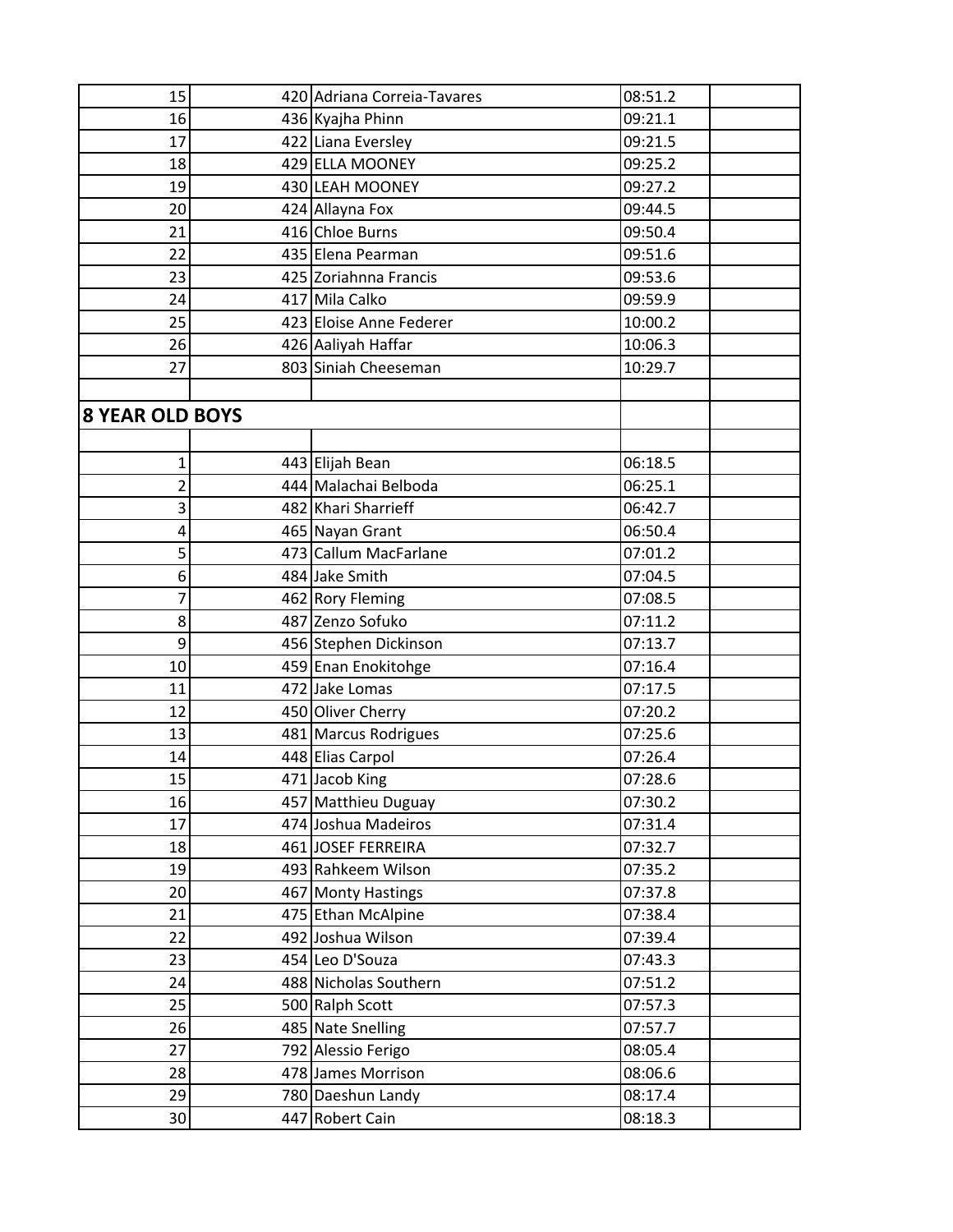| 31                  | 477 Dylan Menzies          | 08:30.5 |
|---------------------|----------------------------|---------|
| 32                  | 806 Kindre Rubain          | 08:37.3 |
| 33                  | 468 Evan Heffernan         | 08:42.3 |
| 34                  | 476 Jack McDonnell         | 08:45.2 |
| 35                  | 458 Pedro Durrant          | 08:49.5 |
| 36                  | 491 Tom Wells              | 08:52.1 |
| 37                  | 460 Sanjai Eve             | 08:54.8 |
| 38                  | 446 Kayden Bolin           | 08:55.8 |
| 39                  | 470 Naeem Ibrahim          | 09:12.7 |
| 40                  | 483 Gordon Smith           | 09:17.6 |
| 41                  | 449 Thomas Cechini         | 09:25.7 |
| 42                  | 489 Sebastian Teitel       | 09:27.2 |
| 43                  | 466 Gonosuke Harigai       | 10:09.7 |
| 44                  | 480 Ishaan Rangta          | 10:25.1 |
| 45                  | 445 Alexander Blakeeney    | 10:30.7 |
| 46                  | 455 Jelani DeSouza         | 11:01.7 |
|                     |                            |         |
| 9-10 YEAR OLD GIRLS |                            |         |
|                     |                            |         |
| 1                   | 695 Myeisha Sharrieff      | 06:41.8 |
| $\overline{2}$      | 685 Jasmin Hasselkuss      | 06:48.7 |
| 3                   | 675 Ramiah Brangman        | 07:07.4 |
| 4                   | 673 Katherine Bean Rosario | 07:18.4 |
| 5                   | 686 Olivia Heffernan       | 07:38.1 |
| 6                   | 687 Rachel Hyland          | 07:41.4 |
| 7                   | 679 Caitlin Coleman        | 07:51.2 |
| 8                   | 495 Paisley Garside        | 07:59.3 |
| 9                   | 696 Isabella Simmons       | 07:59.8 |
| 10                  | 683   'Aura Gading         | 08:01.7 |
| 11                  | 691 Lindsay Mawer          | 08:09.7 |
| 12                  | 700 Zuri Swan              | 08:09.8 |
| 13                  | 692 Zahkriah Outerbridge   | 08:11.5 |
| 14                  | 677 Phoebe Burrill         | 08:12.7 |
| 15                  | 693 Kayla Redcliffe        | 08:15.5 |
| 16                  | 793 Shirlae Taylor         | 08:26.9 |
| 17                  | 680 Samara Darrell         | 08:33.2 |
| 18                  | 698 Stasia Spurling        | 08:37.5 |
| 19                  | 701 Tiegan Thomas          | 08:59.4 |
| 20                  | 697 Ilyana Smith           | 09:23.5 |
| 21                  | 690 Kate Marcotte          | 09:28.3 |
| 22                  | 678 Pippa Charleson        | 09:29.7 |
| 23                  | 688 Eva Kelly              | 09:59.6 |
| 24                  | 676 Mimi Brasier           | 10:30.5 |
| 25                  | 681 Jolie V. Davis         | 10:43.2 |
|                     |                            |         |
| 9-10 YEAR OLD BOYS  |                            |         |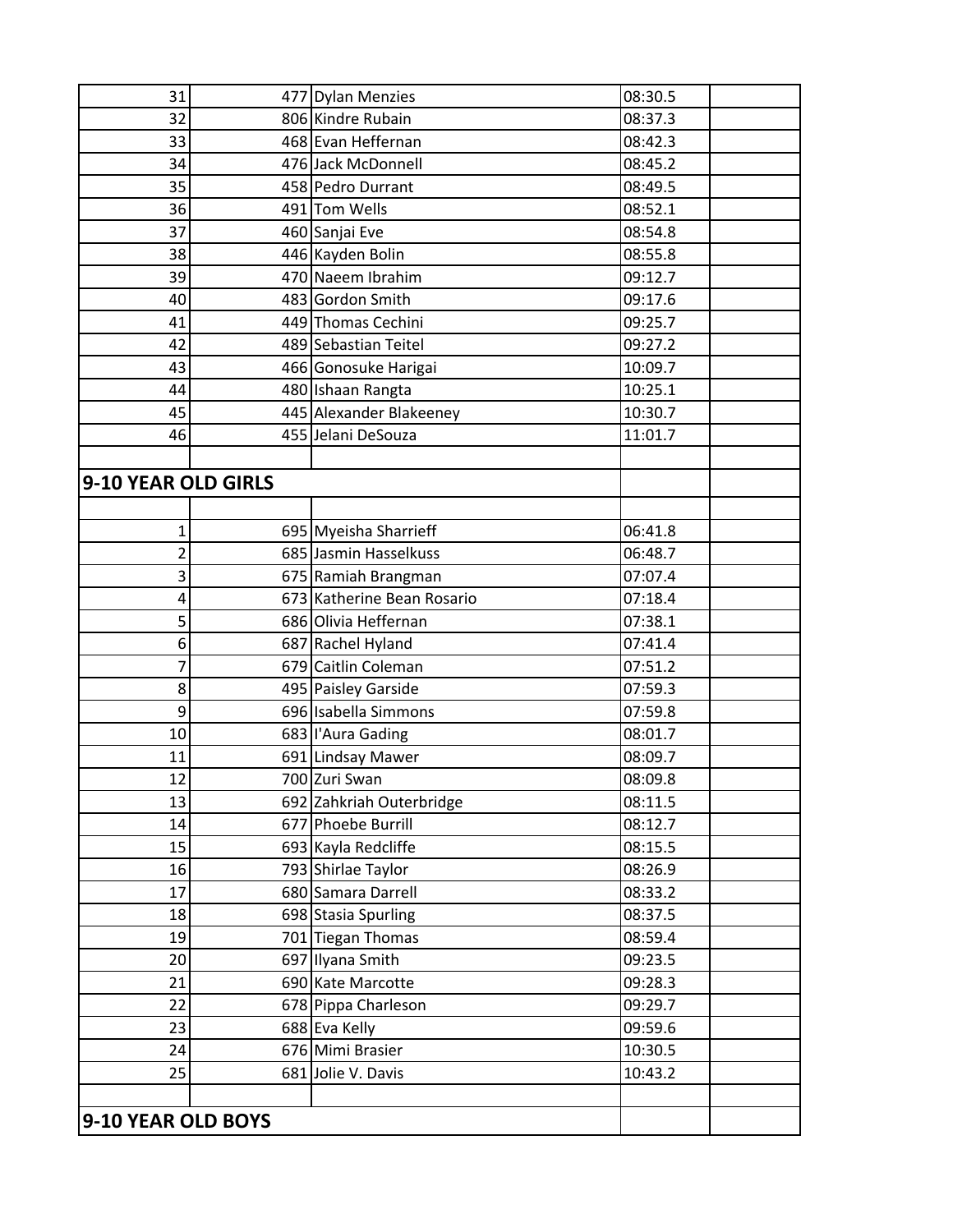| $\mathbf 1$ | 706 Jake Brislane                       | 06:14.2                                                                                                    |         |
|-------------|-----------------------------------------|------------------------------------------------------------------------------------------------------------|---------|
| 2           | 741 Jayson Simons                       | 06:18.4                                                                                                    |         |
| 3           | 737 PARIS-MITCHELL ROBINSON             | 06:22.5                                                                                                    |         |
| 4           | 716 Tajai Goater                        | 06:28.4                                                                                                    |         |
| 5           | 712 Bakari Furbert                      | 06:29.4                                                                                                    |         |
| 6           | 743 Brady Sullivan                      | 06:38.5                                                                                                    |         |
| 7           | 728 Kwame Naylor                        | 06:40.8                                                                                                    |         |
| 8           | 719 Simeon Hayward                      | 06:40.8                                                                                                    |         |
| 9           | 731 Kyshone Phinn                       | 06:43.5                                                                                                    |         |
| 10          | 720 Adam Kostek                         | 06:44.7                                                                                                    |         |
| 11          | 724 Fiachra McDonnell                   | 06:47.5                                                                                                    |         |
| 12          | 725 Ryan McDowell                       | 06:47.9                                                                                                    |         |
| 13          | 703 Oliver Baron                        | 06:48.5                                                                                                    |         |
| 14          | 717 Jaelyn Grant                        | 06:57.7                                                                                                    |         |
| 15          | 707 Zende Butterfield                   | 07:04.4                                                                                                    |         |
| 16          | 744 Jazai Swan                          | 07:13.9                                                                                                    |         |
| 17          | 721 Angelino Madeiros                   | 07:14.6                                                                                                    |         |
| 18          | 726 Caiden Millett                      | 07:18.6                                                                                                    |         |
| 19          | 736 London-Milan Robinson               | 07:20.2                                                                                                    |         |
| 20          | 798 James Cooper                        | 07:27.1                                                                                                    |         |
| 21          | 709 Kristian Cherrington                | 07:34.3                                                                                                    |         |
| 22          | 710 Kimoy Cruickshank                   | 07:35.5                                                                                                    |         |
| 23          | 742 Manning Smith                       | 07:36.5                                                                                                    |         |
| 24          | 715 TaeJhun Gibbons                     | 07:39.7                                                                                                    |         |
| 25          | 713 Joshua Furtado                      | 07:57.3                                                                                                    |         |
| 26          | 727 Jared Moore                         | 08:04.7                                                                                                    |         |
| 27          | 730 Ethan Peets                         | 08:10.2                                                                                                    |         |
| 28          | 718 Kip Hayward                         | 08:13.4                                                                                                    |         |
| 29          | 747 Jonah Trott                         | 08:22.8                                                                                                    |         |
| 30          | 705 Daniel Bishop                       | 08:27.6                                                                                                    |         |
| 31          | 702 Brandon Adkins                      | 08:27.8                                                                                                    |         |
| 32          | 704 Carter Bernard                      | 08:43.8                                                                                                    |         |
| 33          | 722 Magnus Marsh                        | 08:50.8                                                                                                    |         |
| 34          | 711 Sven Curley                         | 09:14.2                                                                                                    |         |
| 35          | 733 Ben Porter                          | 09:23.5                                                                                                    |         |
| 36          | 729 Amar Patton                         | 09:29.2                                                                                                    |         |
|             |                                         |                                                                                                            |         |
|             | 11-12 GIRLS AND BOYS AGE GROUP DIVISION |                                                                                                            |         |
|             |                                         |                                                                                                            |         |
| $\mathbf 1$ | 794 Matthew Elliott                     | M                                                                                                          | 05:01.3 |
| 2           | 749 Thierry Burgess                     | M                                                                                                          | 05:10.3 |
| 3           | 770 Yari Tucker                         | $\mathsf{M}% _{T}=\mathsf{M}_{T}\!\left( a,b\right) ,\ \mathsf{M}_{T}=\mathsf{M}_{T}\!\left( a,b\right) ,$ | 05:12.1 |
| 4           | 755 Jared Lines                         | M                                                                                                          | 05:26.6 |
| 5           | 768 Dequan Trott                        | M                                                                                                          | 06:01.7 |
| 6           | 769 Kaori Trott                         | M                                                                                                          | 06:13.2 |